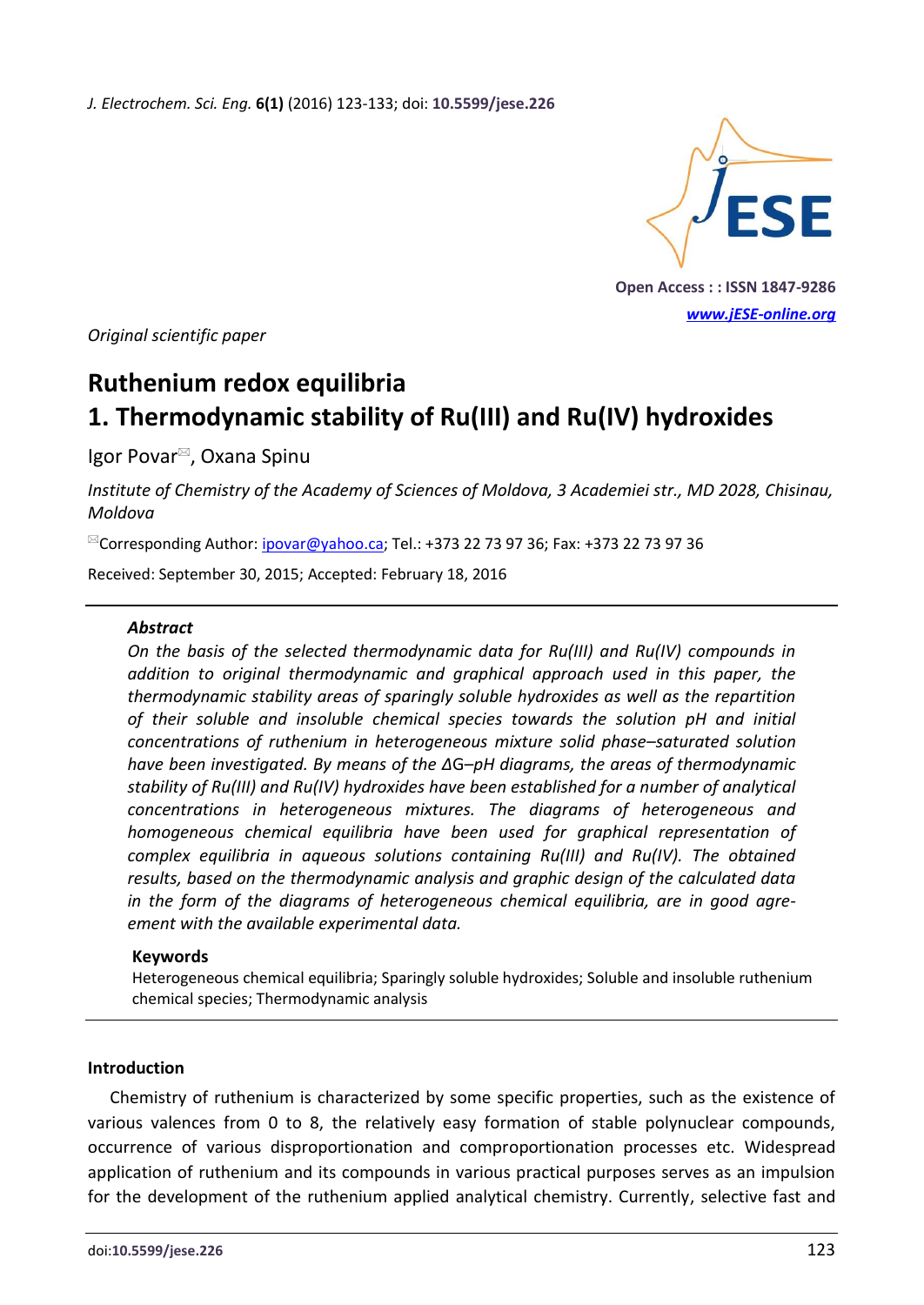efficient methods for determination of ruthenium were developed [1-5]. The choice of the appropriate method requires knowledge of the forms of existence of ruthenium in solution and the composition of its complex compounds. Depending on the solution pH, metal ion concentrations in solution, presence of oxidants and reductants as well as their concentration, ruthenium can exist in the form of several complexes, each exhibiting its own catalytic and voltammetric activities [6,7]. Within research of the reduction – oxidation mechanism, it is necessary to know if some coexisting species are reduced simultaneously or, conversely, the process has a "stepwise" character and one species reduces gradually [8]. The knowledge of the forms of metal ion in solution facilitates the choice of optimal sorption and extraction conditions. Therefore, the use of suitable analytical methods and procedures of ruthenium research involves a priori knowledge of its forms of existence for the interpretation of mechanisms of predominant reactions of certain species for selecting a suitable procedure.

It is known that the assessment of solubility (*S*) based on the value of the solubility product can lead to large misinterpretation. This is explained by the fact that the precipitate (solid phase) components in solution are subjected to different reactions of hydrolysis, complex formation etc. Generally, these secondary processes contribute to increasing the precipitate solubility [9-15]. A particularly strong influence on the precipitate solubility (*S*) exercises the solution pH value. Determination of the dependence of *S* on pH requires extensive calculations, since this method involves solving systems of nonlinear equations for mass balance (MB). However, from the solubility diagrams one cannot draw conclusions on the thermodynamic stability of the solid phase when the precipitate solubility is relatively high. Authors [9-15] proposed a strict criterion for assessing the solid phase stability, based on the Gibbs energy change value of the precipitation dissolution process of solid phases. In general, Gibbs energy variation calculations for these systems were examined in [9].

The paper presents a thermodynamic approach for the complex chemical equilibria investigation of two-phase systems containing Ru(III) and Ru(IV) hydroxides. This approach utilizes thermodynamic relationships combined with original mass balance constraints, where the solid phases are explicitly expressed. The factors influencing the distribution and concentrations of various soluble ruthenium species were taken into account. The new type of diagrams, based on thermodynamics, graphical and computerized methods, which quantitatively describe the distribution of soluble and insoluble, monomeric and polymeric ruthenium species in a large range of pH values was used.

The developed thermodynamic approach is based on:

- 1. Analysis of thermodynamic stability areas for the solid phase;
- 2. Determination of the molar fractions of chemical species in heterogeneous systems precipitate-solution based on the MB equations of the method of residual concentrations (MRC).

#### **Theory and calculations**

#### *Thermodynamic stability areas of sparingly soluble Ru(III) and Ru(IV) hydroxides*

In the present paper the relations, obtained in [10], will be applied to determine the thermodynamic stability of hydroxides Ru(III) and Ru(IV) under real conditions, different from standard ones. We will expose the quintessence of this method on the example of the equilibrium of Ru(III) hydroxide with aqueous solution: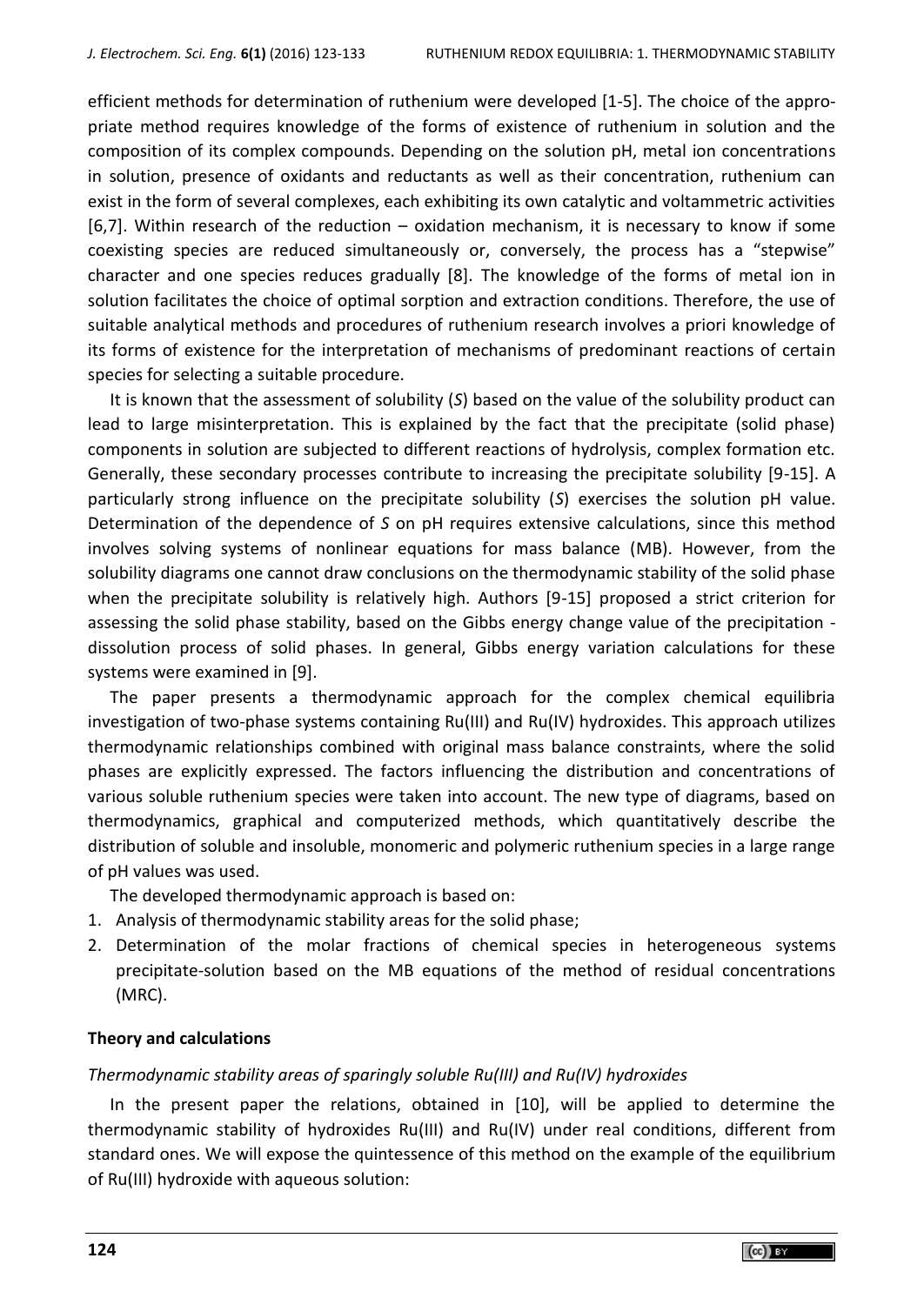$$
Ru(OH)3 \times H2O + 3H+ = Ru3+ + 4H2O, lg Ks0 = 1.64
$$
 (1)

where  $K_S$  is the equilibrium constant of reaction (1).

ere 
$$
\kappa_S
$$
 is the equilibrium constant or reaction (1). The variation of the Gibbs energy of reaction (1) under standard conditions is equal to  $\Delta G_r^0 = \Delta G_f^0(Ru^{3+}) + 4\Delta G_f^0(H_2O) - \Delta G_f^0(Ru(OH)_3 \times H_2O(S)) = -RT \ln K_S$  (2)

where  $\Delta G_{\rm f}^{\rm o}(i)$  is standard Gibbs energy of formation of species *i*. The selected values for  $\Delta G_{\rm f}^{\rm o}(i)$ [16] are shown in Table 1.

*Table 1. The values of standard Gibbs energy of formation of ruthenium chemical species at 298.15 K*

| Chemical species                | $\Delta G_{\rm f}^{\rm o}(i)$ / kJ mol <sup>-1</sup> | Chemical species           | $\Delta G_{\rm f}^{\rm o}(i)$ / kJ mol <sup>-1</sup> |
|---------------------------------|------------------------------------------------------|----------------------------|------------------------------------------------------|
| $H2RuO5$ (aq)                   | $-391.2$                                             | $HRu_a(OH)_{12}^{4+}$ (aq) | $-1877$                                              |
| $HRuO5$ (aq)                    | $-325.4$                                             | $Ru^{3+}$ (aq)             | 173.4                                                |
| $RuOa$ (aq)                     | $-250.1$                                             | $Ru(OH)^{2+}$ (aq)         | $-51.0$                                              |
| $RuOA2-$ (aq)                   | $-306.6$                                             | $Ru(OH)2$ (aq)             | $-280.9$                                             |
| RuO, x2H, O (am)                | $-691.0$                                             | $Ru_{4}(OH)^{8+}_{4}$ (aq) | $-193.5$                                             |
| $Ru(OH)_{3} \times H_{2}O$ (am) | $-766.0$                                             | $Ru^{2+}$ (aq)             | 150.3                                                |
| $Ru_2O_5$ (aq)                  | -445                                                 | $H2O$ (aq)                 | $-237.19$                                            |
| $Ru(OH)22+(am)$                 | $-221.8$                                             | $OH$ (aq)                  | $-157.33$                                            |

But the  $\Delta G_r^0$  value cannot serve as a characteristic of thermodynamic stability of Ru(III) hydroxide under real conditions. In this case, the equilibrium is described by the equation of isothermal reaction that for the scheme (1) takes the form:

$$
\Delta G_r \text{ (s)} = \Delta G_r \text{ (s)} + RT \ln(C_{\text{Ru}}^0 / [\text{H}^+]^3)
$$
 (3)

where  $C_{\text{\tiny Ru}}^0$  denotes the concentration of ruthenium in heterogeneous mixture. It is easy to see that the Gibbs energy change of reaction (1) depends strongly on the pH value. At the same time the equation (3) can also be applied for the determination of thermodynamic stability of the ruthenium(III) hydroxide as the  $Ru^{3+}$  ion, depending on the pH and the initial concentration of the ruthenium,  $C_{Ru}^0$ , is subjected to complex chemical transformations in solution:<br>1. Ru<sup>3+</sup>+H<sub>2</sub>O=Ru(OH)<sup>2+</sup>+H<sup>+</sup>, lg  $K_{10} = -2.24$ 

3+ 2+ + 2 10 *K*

3+ + + 2 2 20 2. Ru +2H O=Ru(OH) +2H , lg 3.52 *K* (4)

2. Ru<sup>3+</sup>+2H<sub>2</sub>O=Ru(OH)<sub>2</sub><sup>+</sup>+2H<sup>+</sup>, lg 
$$
K_{20} = -3.52
$$
  
3. 4Ru<sup>3+</sup>+4H<sub>2</sub>O=Ru<sub>4</sub>(OH)<sup>8+</sup><sub>4</sub>+4H<sup>+</sup>, lg  $K_{44} = -10.80$ 

(The hydrolysis constants were calculated from  $\Delta G_r^0$  values using the equation  $\Delta G_{ij}^0$  =  $-RT \ln K_{_{ij}}$ ). Obviously, the Δ*G* calculation requires accounting for all equilibria (4). A rigorous thermodynamic analysis shows that the change in Gibbs energy of reaction (1) in real conditions is described by the equation [13]:

scribed by the equation [13]:  
\n
$$
\Delta G_r \text{ (s)} = \Delta G_r^0 - RT \ln \alpha_{\text{Ru}} + RT \ln (C_{\text{Ru}}^0 / [H^+]^3).
$$
\n(5)

Here  $\alpha_i$  represents the hydrolysis coefficient of reactions (4) [13], defined as: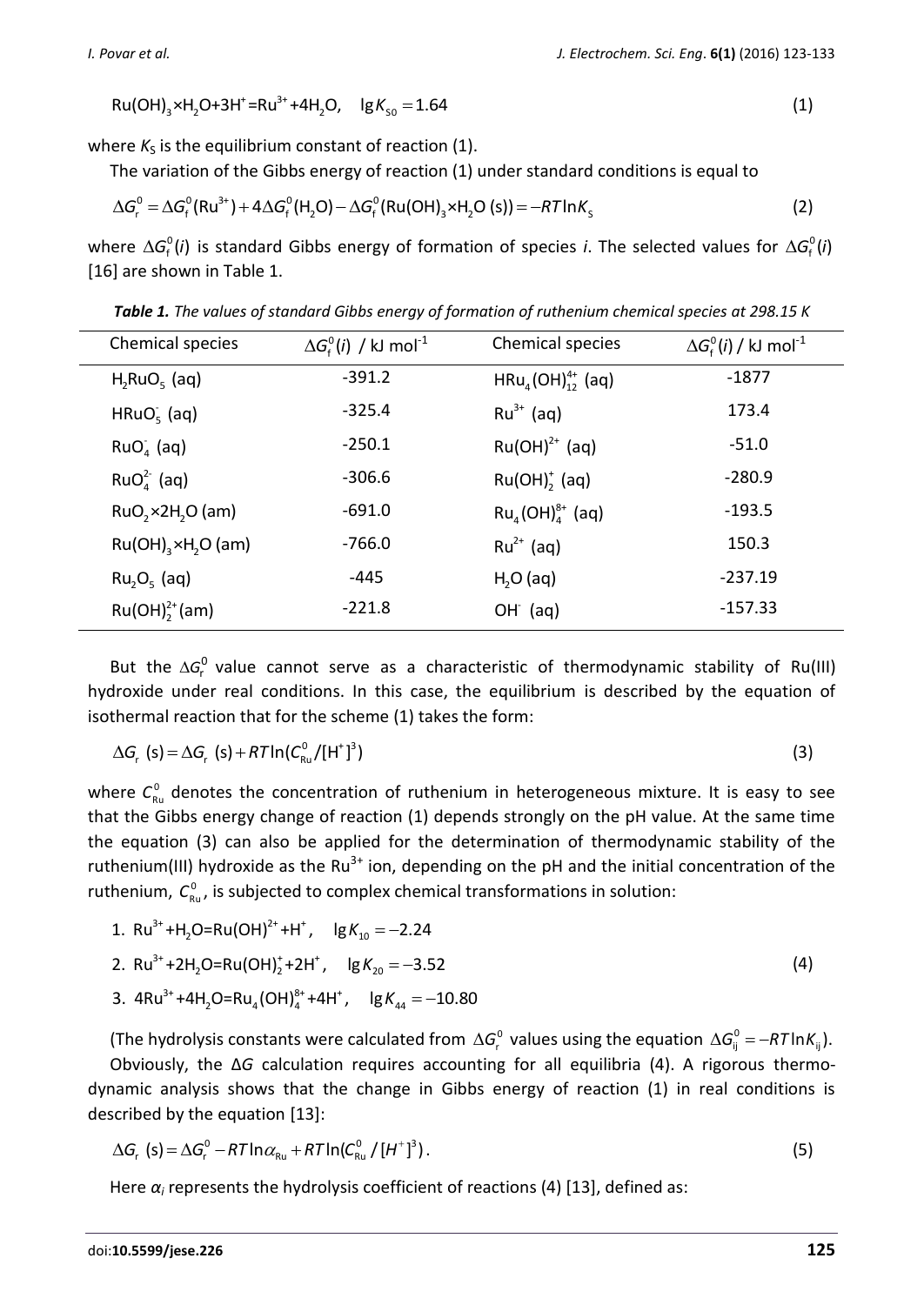$$
\alpha_{\text{Ru}} = 1 + K_{10} [\text{H}^+]^1 + K_{20} [\text{H}^+]^2 + 4K_{44} [\text{Ru}^{3+}] [\text{H}^+]^3
$$
 (6)

In relation (6)  $[Ru^{3+}]$  is the equilibrium concentration of the ruthenium(III) ion, which is

EXECUTE: The equation (b) [N<sub>U</sub> ] is the equilibrium concentration of the harmonic  
\ncalculated for the fixed values of pH and 
$$
C_{\rm Ru}^0
$$
 from the MB equation:

\n
$$
C_{\rm Ru}^0 = [Ru^{3+}] + [R(OH)^{2+}] + [Ru(OH)^{2+}] + 4[Ru_4(OH)^{8+}] =
$$
\n
$$
= [Ru^{3+}] + K_{10}[Ru^{3+}][H^+]^{1} + K_{20}[Ru^{3+}[H^+]^{2} + 4K_{44}[Ru^{3+}]^{4}[H^+]^{4} = [Ru^{3+}] \times \alpha_{\rm Ru}
$$
\n(7)

The changes in equation (7) are made by using the consequence of mass action law:

$$
[Ru_i(OH)_j] = K_{ij}[Ru^{3+}]^i[H^+]^j
$$

In the case of ruthenium(IV) hydroxide similar relationships are obtained. We present here only the basic equations:

+ 2+ + RuO ×2H O+2H =Ru(OH) +2H O , lg 0.91 2 2 2 2 S *<sup>K</sup>* (8)

$$
\Delta G_r (s) = \Delta G_r^0 + RT \ln(C_{Ru}^0/[H^+]^2) - RT \ln \alpha_{Ru}
$$
 (9)

 $\Delta G_r^0 = -RT \ln K_s$ 

where α<sub>Ru</sub> is coefficient of hydrolysis reactions of Ru(OH)<sup>2+</sup>:<br>4Ru(OH)<sup>2+</sup>+4H<sub>2</sub>O=Ru<sub>4</sub>(OH)<sup>4+</sup><sub>12</sub>+4H<sup>+</sup>, lg K<sub>44</sub> = 7.19

$$
4Ru(OH)22++4H2O=Ru4(OH)124++4H+, 1gK44 = 7.19
$$

calculated by the equation:

$$
\alpha_{\text{Ru}} = 1 + 4K_{44}[\text{Ru(OH)}_{2}^{2+}]^{4}[\text{H}^{+}]^{4}
$$
 (10)

The equilibrium concentration of  $Ru(OH)^{2+}_{2}$  ion is determined for respective values of pH and from MB conditions:<br>from MB conditions:<br> $C_{Ru}^{0} = [Ru(OH)^{2+}_{2} + 4[Ru_{4}(OH)^{4+}_{12}] = [Ru(OH)^{2+}_{2}] (1+4K_{44}[Ru(OH)^{2+}_{2}[H^{+}]^{4} = [Ru(OH)^{2+}_{$  $C_{\text{Ru}}^0$  from MB conditions:

from MB conditions:  
\n
$$
C_{Ru}^{0} = [Ru(OH)_{2}^{2+} + 4[Ru_{4}(OH)_{12}^{4+}] = [Ru(OH)_{2}^{2+}](1+4K_{44}[Ru(OH)_{2}^{2+}[H^{+}]^{-4} = [Ru(OH)_{2}^{2+}] \alpha_{R4}^{4+}]
$$

Within this method, when Δ*G*<sup>r</sup> < 0 the solid phase is thermodynamically unstable towards dissolution according the schemes (1) and (8) and, vice-versa, for the values Δ*G*<sup>r</sup> > 0 the formation of solid phase takes place. Results of calculation of the  $\Delta G_{\rm r}$  dependence on pH for  $C_{\rm Ru}^0$  = 10<sup>-6</sup> and  $10^{-4}$  mol L<sup>-1</sup> for both the hydroxides are presented graphically in Figs. 1 and 2. From these graphs it is observed that in acidic solutions Ru(III) and Ru(IV) hydroxides are thermodynamically unstable in regard to dissolution. From the  $\Delta G_{\!{}_r}$ (pH)<sub> $_{C^0_{\rm Ru}}$ </sub>, diagrams the pH of beginning of precipitation (pH<sub>0</sub>) corresponds to the condition  $\Delta G_r = 0$ .

In the case of ruthenium(III) hydroxide, Ru(OH)<sub>3</sub>⋅H<sub>2</sub>O<sub>(s)</sub>, one obtains for  $C_{Ru}^0 = 10^{-4}$  mol L<sup>-1</sup>, pH 2.24 and for  $C_{Ru}^0$  = 10<sup>-6</sup> mol L<sup>-1</sup>, pH 4.42 (Table 2). Therefore, by increasing  $C_{Ru}^0$  in mixtures, the  $pH<sub>0</sub>$  value shifts to region of acidic solutions.

For ruthenium(IV) hydroxide, RuO<sub>2</sub> ⋅ H<sub>2</sub>O<sub>(s)</sub>, from the ΔG<sub>r</sub>(pH) diagram one can see that pH0 is 3.93 for  $C_{Ru}^0 = 10^{-4}$  mol L<sup>-1</sup>, pH<sub>0</sub> is 3.93 for  $C_{Ru}^0 = 10^{-6}$  mol L<sup>-1</sup> (see also Table 2).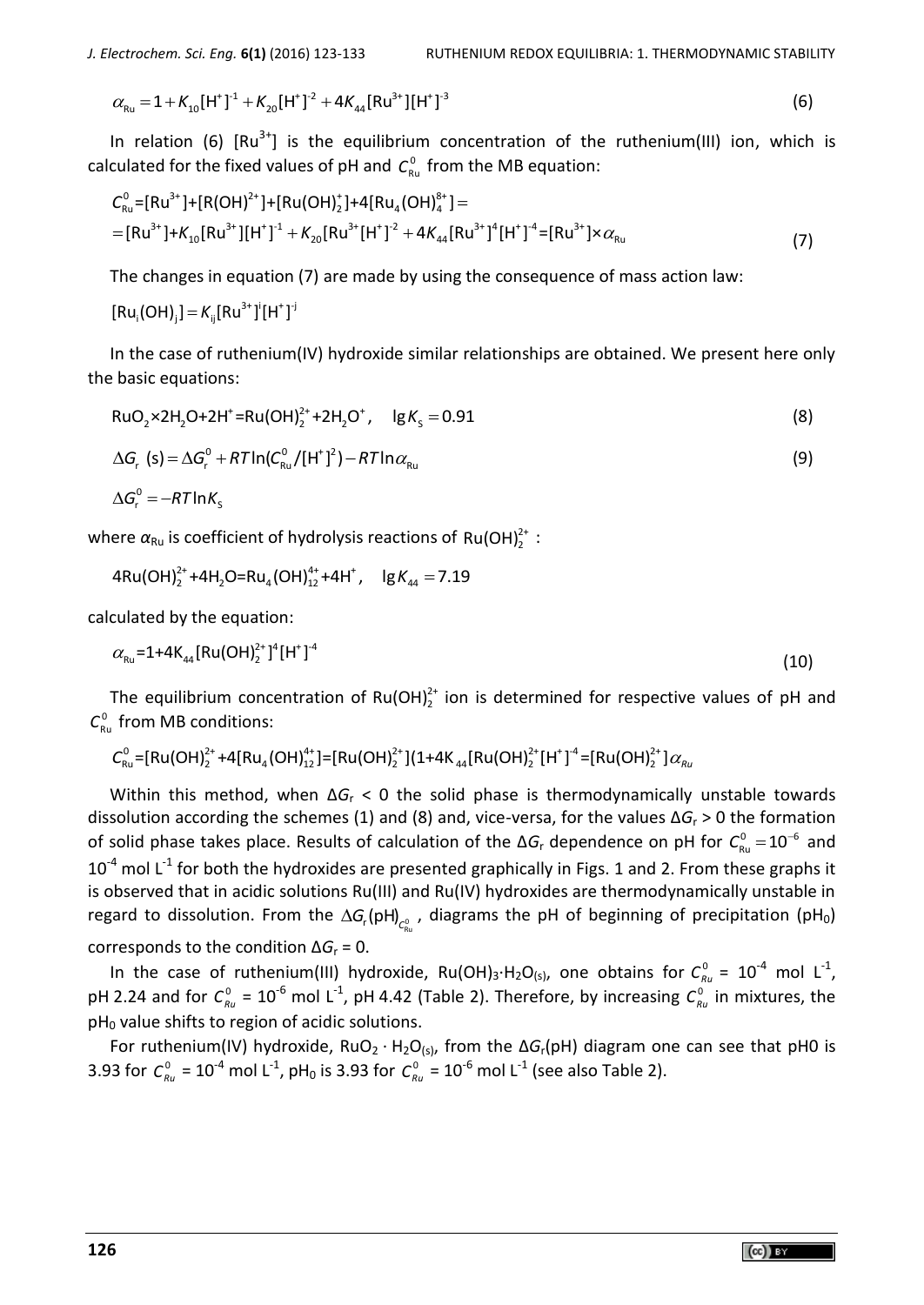| The precipitate composition             |                                                                     | Area of thermodynamic stability of solid phase  |                                                         |  |
|-----------------------------------------|---------------------------------------------------------------------|-------------------------------------------------|---------------------------------------------------------|--|
|                                         |                                                                     | $C_{\text{Ru}}^0 = 10^{-4}$ mol L <sup>-1</sup> | $C_{\text{Ru}}^0$ =10 <sup>-6</sup> mol L <sup>-1</sup> |  |
| $Ru(OH)3 · H2O(s)$                      |                                                                     | 2.42 < pH < 14.0                                | 4.42 < pH < 14.0                                        |  |
| RuO <sub>2</sub> · H <sub>2</sub> O (s) |                                                                     | 3.93 < pH < 14.0                                | 4.43 < pH < 14.0                                        |  |
| $\Delta G_{r(S)}$ / 2.3RT               | 6<br>4<br>$2 -$<br>$\pmb{0}$<br>$-2$<br>-4<br>$-6-$<br>-8<br>2<br>0 | 6<br>4<br>pH                                    | $\overline{2}$<br>8                                     |  |
|                                         |                                                                     |                                                 |                                                         |  |

*Table 2. Areas of thermodynamic stability of solid phases, Δ*G*<sup>r</sup> > 0 of the Ru(III) and Ru(IV) hydroxides in the system Run+ -H2O*

*Figure 1. The dependence of the Gibbs energy change on solution pH for the precipitation-* ${\mathcal C}_{\sf RL}^0$  *:*   ${\mathcal I}$   ${\mathcal I}$   ${\mathcal I}$   ${\mathcal I}$   ${\mathcal I}$   ${\mathcal I}$   ${\mathcal I}$   ${\mathcal I}$   ${\mathcal I}$   ${\mathcal I}$   ${\mathcal I}$   ${\mathcal I}$   ${\mathcal I}$   ${\mathcal I}$   ${\mathcal I}$   ${\mathcal I}$   ${\mathcal I}$   ${\mathcal I}$   ${\mathcal I}$   ${\mathcal I}$   ${\mathcal I}$   ${\mathcal I}$   ${\mathcal I}$   ${\mathcal I}$   ${\mathcal I}$   ${\$ 



*Figure 2. The curves Δ*G*r(S)(pH) of the dissolution-precipitation process of Ru(IV) hydroxide,* 0 *C*Ru : *1 – 10-4 mol L-1 ; 2 - 10-6 mol L-1*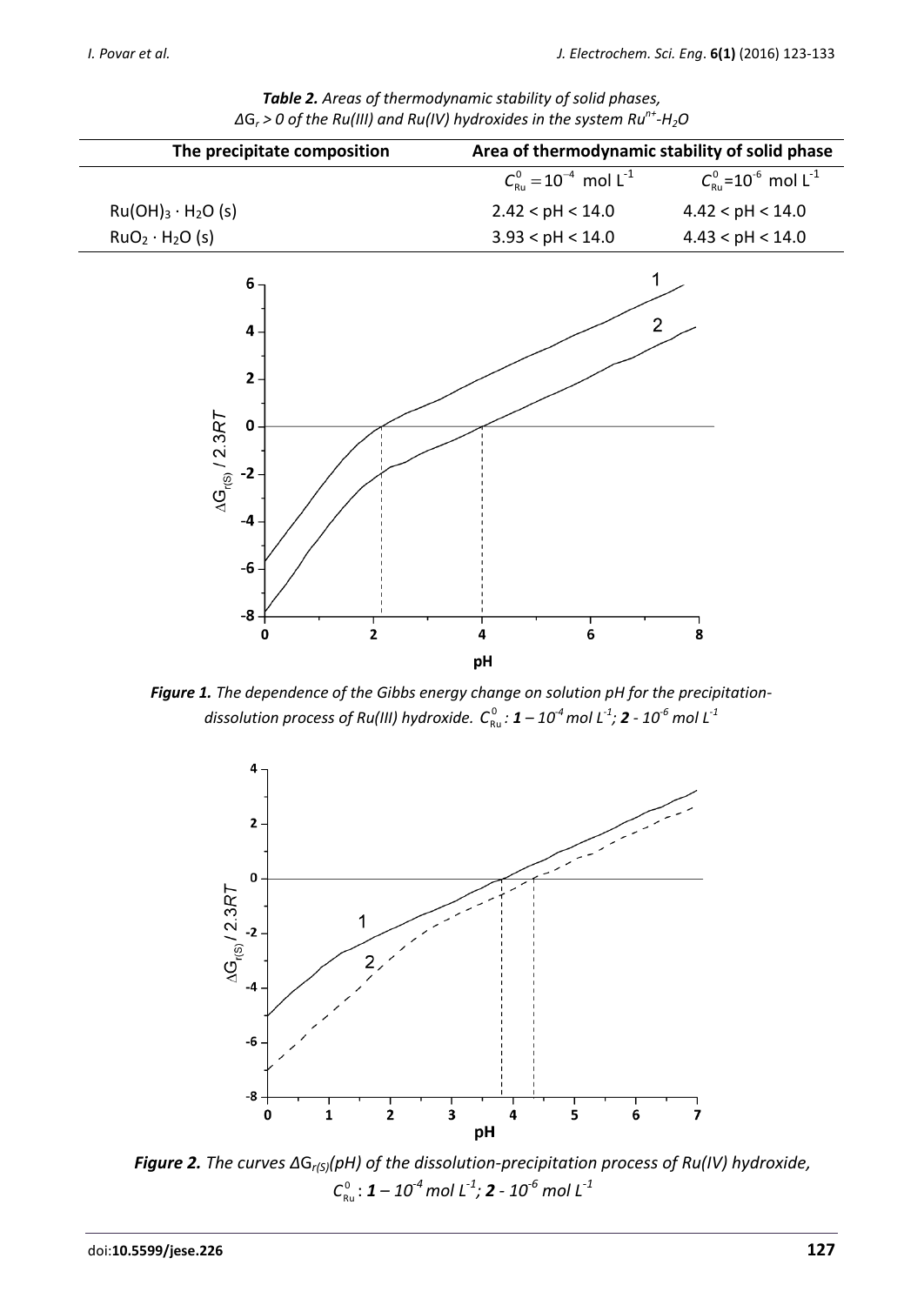*Repartition of Ru(III) and Ru(IV) soluble and insoluble chemical species towards the solution pH and initial concentrations of ruthenium in heterogeneous mixture solid phase–saturated solution*

In formulating MB conditions for the precipitate components in heterogeneous mixture we have taken into consideration the quantity of each component in the solid and liquid phases (residual quantity). Knowing the residual concentration of *i*-th ion (C<sub>i</sub>) in solution, its quantity in precipitate in a unit volume is easily calculated as the difference between the analytical concentration in the mixture  $(C_i^0)$  and that in solution. Therefore, in terms of molar concentrations,

 $\Delta C_i = C_i^0 - C_i^r$ 

where Δ*C<sup>i</sup>* denotes the quantity of *i* ion in precipitate (moles) in 1 L of solution. If this quantity is recalculated related to the mixture volume (*V*am), then

 $\Delta m_i = m_i^0 - m_i^r$ 

where  $\Delta m_{\text{i}}$ ,  $m_{\text{i}}^{\text{o}}$  and  $m_{\text{i}}^{\text{r}}$  denote the quantity of ion (in moles) in precipitate, in mixture and in volume of liquid phase, respectively. For several systems it was established [17], that this approximation can be applied for solutions up to 0.5 mol  $\mathsf{L}^{\text{-}1}$ .

Initially, a set of possible reactions [18] in the system  $Ru(IV)$ –H<sub>2</sub>O is taken into account:

$$
RuO2 \times H2O (s) + 2H+ = Ru(OH)22+ + 2H2O,
$$
  
\n
$$
Ks = [Ru(OH)22+][H+]2
$$
\n(11)

$$
4Ru(OH)22+ + 4H2O=Ru4(OH)124+ + 4H+,K4,4 = [Ru4(OH)124+][H+]4/[Ru(OH)22+]4
$$
\n(12)

The MB equation for Ru(IV) is written as:  
\n
$$
C_{\text{Ru}}^0 = \Delta C_{\text{Ru}} + C_{\text{Ru}}^r = \Delta C_{\text{Ru}} + \left[\text{Ru}(\text{OH})_2^{2+}\right] + 4\left[\text{Ru}_4(\text{OH})_{12}^{4+}\right]
$$
\n(13)

Taking into consideration equation (12), the expression for  $\textit{\textsf{C}}_{\textit{\textbf{R}}\textit{\textbf{u}}}^{\textit{\textbf{r}}}$  has the form: aking into consideration equation (12), the expr<br> $\int_{\infty}^r = [Ru(OH)]_2^{2+} + 4K_{44}[Ru_4(OH)]_2^{4+} + [H^*T^4] = [Ru(OH)]_2^{2+}$ Taking into consideration equation (12), the expression  $C_{\text{\tiny Ru}}^{\text{r}}$  =[Ru(OH) $_2^{2+}$ ]+4 $K_{\text{\tiny 4,4}}$ [Ru<sub>4</sub>(OH) $_{12}^{4+}$ ]<sup>4</sup> =[Ru(OH) $_2^{2+}$ ] $\alpha_{\text{\tiny Ru}}$ 

Here  $\alpha_\text{i}$  is the coefficient of hydrolysis reactions for ruthenium:

 $\alpha_{\text{Ru}} = 1 + 4K_{4,4}[\text{Ru(OH)}_2^{2+}]^4[H^+]$ 

From equation (11) it follows  $[Ru(OH)<sub>2</sub><sup>2+</sup>] = K<sub>S</sub>[H<sup>+</sup>]<sup>2</sup>$ 

Substituting this expression in (13), one gets:

$$
C_{\text{Ru}}^0 = \Delta C_{\text{Ru}} + K_{\text{s}} [\text{H}^+]^2 + 4K_{4,4} K_{\text{s}}^4 [\text{H}^+]^4
$$
 (14)

# **Results and discussion**

From obtained relations,  $\Delta C_{Ru}$  for the set of values ( $C_{Ru}^0$ , [H<sup>+</sup>] = 10<sup>-pH</sup>), can be easily determined. Further, the concentrations of the chemical species in solution are calculated. Then the molar fractions of chemical species in solution are computed. Finally, the molar fractions of chemical species in heterogeneous mixture, in function of pH for constant values of  $C_{\text{Ru}}^0$  are determined,<br>using the equations:<br> $\gamma_s = \Delta C_{\text{Ru}} / C_{\text{Ru}}^0; \quad \gamma_{10} = [\text{Ru(OH)}_2^{2+}] / C_{\text{Ru}}^0; \quad \gamma_{44} = 4[\text{Ru}_4(OH)_{12}^{4+}] / C_{\text{Ru}}^0;$ using the equations:

ng the equations:  
\n
$$
\gamma_{s} = \Delta C_{\text{Ru}} / C_{\text{Ru}}^{0}; \quad \gamma_{10} = [\text{Ru(OH)}_{2}^{2+}] / C_{\text{Ru}}^{0}; \quad \gamma_{44} = 4[\text{Ru}_{4}(\text{OH})_{12}^{4+}] / C_{\text{Ru}}^{0}; \quad \gamma_{\text{sum}} = \gamma_{10} + \gamma_{44}
$$
\n(15)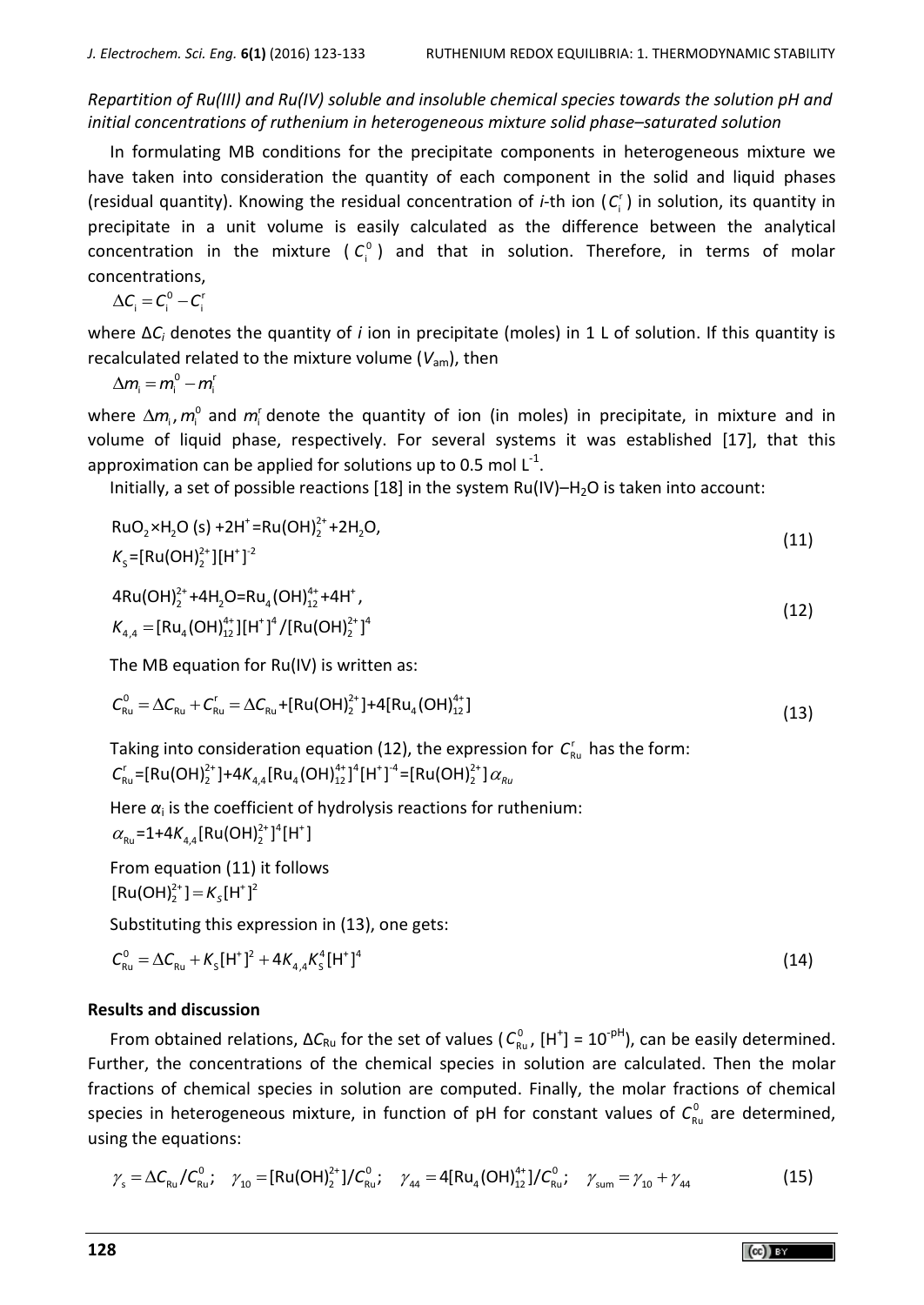The subscript index (sum) symbolizes the sum of the all soluble species fractions containing Ru(IV). It is easily to observe that  $\gamma_{\text{sum}} + \gamma_{\text{s}} = 1$ .

The molar fraction of the metal ion from precipitate is defined also as the degree of precipitation [12,13]. For heterogeneous equilibria, the molar fractions of chemical species depend on the mixture initial composition, in this case of  $C_{\text{\tiny Ru}}^0$ , even in the absence of polynuclear complexes, thus  $\gamma_i = f(C_{\rm Ru}^0, pH)$ . Consequently, the diagrams of repartition in heterogeneous systems (DRHS) can be plotted in coordinates  $(\gamma_i,$ pH) $_{C^0_{\rm Ru}={\rm const}}$  or  $(\gamma_i,$ C $_{\rm Ru}^0)_{\rm pH=const}$  . It should be mentioned that the relationships derived above is valid only within the thermodynamic stability area of the precipitate (∆*G*<sup>r</sup> < 0) [9].

Analogically, DRHS are calculated for the system  $Ru(III)-H<sub>2</sub>O$ , where the following equilibria are possible [11]:

Since 
$$
[11]
$$
.

\nRu(OH)<sub>3</sub>×H<sub>2</sub>O (s) +3H<sup>†</sup>Ru<sup>3+</sup>+4H<sub>2</sub>O,  $lg K_s = 1.64$ 

$$
Ru^{3+} + H_2O = Ru(OH)^{2+} + H^*
$$
,  $lg K_{10} = -2.24$  (17)

$$
Ru^{3+} + 2H_2O = Ru(OH)_2^+ + 2H^*,
$$
  $lg K_{20} = -3.52$  (18)

$$
4Ru^{3+} + 4H_2O = Ru_4(OH)_4^{8+} + 4H^*, \quad \text{lg } K_{44} = -10.80
$$
\n(19)

Here, the particular equilibrium constants represent:

$$
K_{\rm S}^0 = \left[{\rm Ru}^{3+}\right] \left[{\rm H}^+\right]^{-3} \tag{20}
$$

$$
K_{10} = [Ru(OH)^{2+}][H^+]/[Ru^{3+}]
$$
\n(21)

$$
K_{20} = [Ru(OH)_2^+][H^+]^2/[Ru^{3+}]
$$
\n(22)

$$
K_{44} = [Ru_{4}(OH)^{8+}_{4}[H^{+}]^{4}/[Ru^{3+}]^{4}
$$
 (23)

The MB equations for this system are following:

$$
C_{\rm Ru}^0 = \Delta C_{\rm Ru} + C_{\rm Ru}^{\rm r} \tag{24}
$$

$$
C_{\text{Ru}}^{\text{r}} = [\text{Ru}^{3+}] + [\text{Ru}(\text{OH})^{2+}] + [\text{Ru}(\text{OH})^{+}] + 4[\text{Ru}_{4}(\text{OH})^{8+}] =
$$
\n
$$
= [\text{Ru}^{3+}] (1 + K_{10}[\text{H}^{+}]^{1} + K_{20}[\text{H}^{+}]^{2} + 4K_{44}[\text{Ru}^{3+}]^{3}[\text{H}^{+}]^{4}
$$
\n(25)

The equilibrium concentration of  $Ru^{3+}$  ion is calculated using the relation:

$$
[\text{Ru}^{3+}] = K_{\text{s}}[\text{H}^+]^3 \tag{26}
$$

From equations (24) and (25) one obtains the expression for calculating Δ*C*Ru, then the equilibrium concentrations of the free Ru(III) ion and its hydroxocomplexes are determined. Finally, on the diagram of repartition the  $\gamma_{ij}$ (pH) functions are plotted for fixed  $C_{Ru}^0$  values:<br>  $\gamma_{so} = \Delta C_{Ru} / C_{Ru}^0; \quad \gamma_{oo} = [Ru^{3+}]/C_{Ru}^0; \quad \gamma_{10} = [Ru(OH)^{2+}]/C_{Ru}^0$ 

$$
\gamma_{\rm SO} = \Delta C_{\rm Ru} / C_{\rm Ru}^0; \quad \gamma_{\rm SO} = [\rm Ru^{3+}]/C_{\rm Ru}^0; \quad \gamma_{\rm 10} = [\rm Ru(OH)^{2+}]/C_{\rm Ru}^0
$$
  

$$
\gamma_{\rm 20} = [\rm Ru(OH)^+_2]/C_{\rm Ru}^0; \quad \gamma_{\rm 44} = 4[\rm Ru_{4}(OH)^{8+}_4]/C_{\rm Ru}^0
$$
  

$$
\gamma_{\rm sum} = \gamma_{\rm 00} + \gamma_{\rm 10} + \gamma_{\rm 20} + \gamma_{\rm 44}
$$

Therefore, the procedure of DRHS construction includes several stages: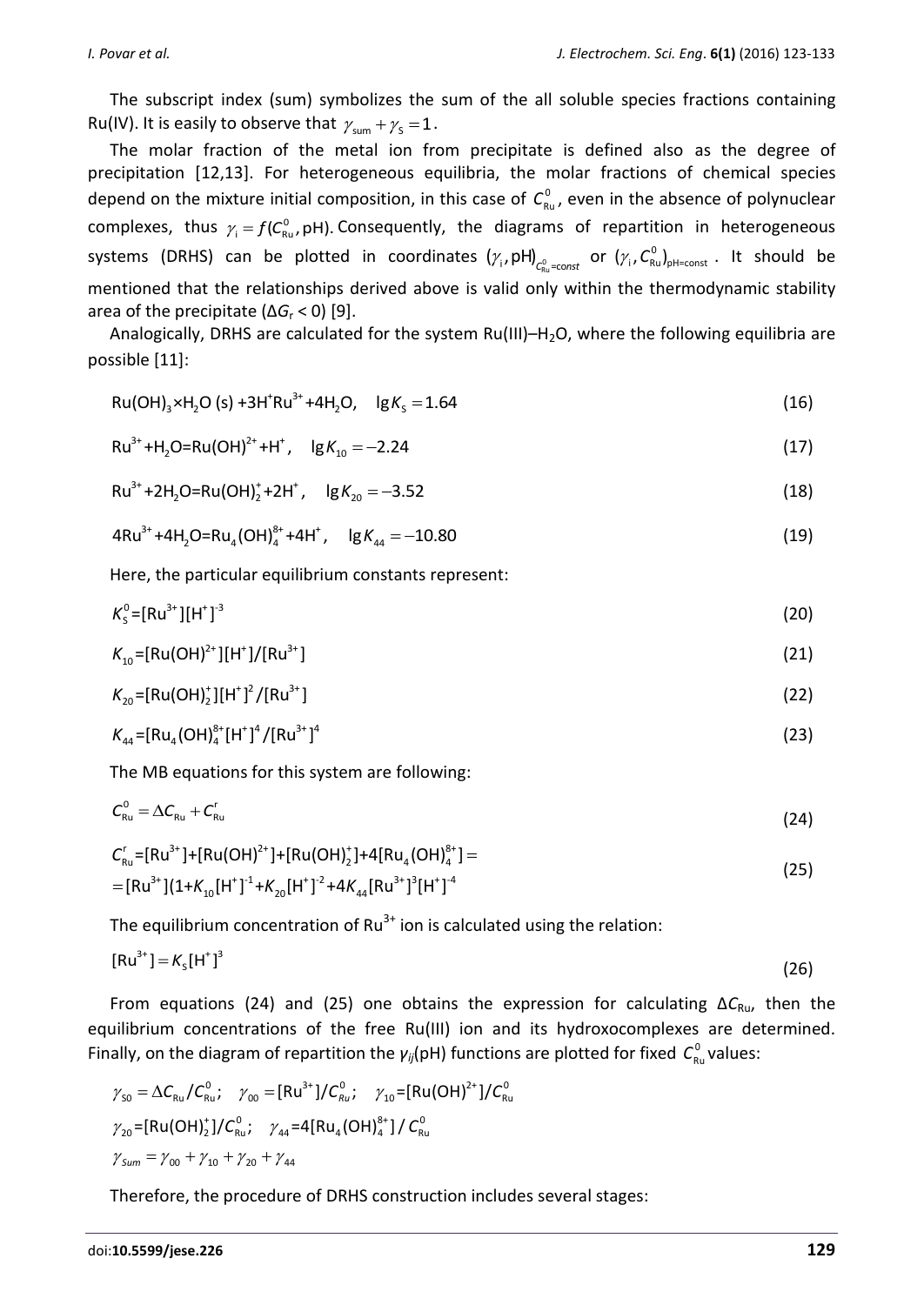- 1. The determination of the thermodynamic stability of solid phases (ΔC<sub>Ru</sub> > 0) in function of solution pH or  $C_{\textsf{\tiny Ru}}^{\textsf{\tiny{0}}}$  .
- 2. Calculation of the molar fractions of all species *γ<sup>i</sup>* in the solid phase and solution within the pH (or  $C_{\text{Ru}}^0$ ) range, established at the first stage.
- 3. For the image integrity, outside this range, in the case of homogeneous solution, the molar fractions of chemical species are calculated by typical equations for plotting the diagrams of distribution in solutions. Usually, in the *γi*(pH) diagrams the pH values vary between 0 and 14.

By the developed diagrams, the precipitate quantity (in moles or grams), in 1 L of solution for certain pH and C<sub>Ru</sub> values, is easily determined. For example, from Fig. 3(b) it results that for pH 3.95 and  $C_{\text{Ru}}^0$  =10<sup>-4</sup> mol L<sup>-1</sup> the degree of precipitation  $\gamma_{50}$  = 0.5, whence it follows that  $\Delta C_{\rm Ru}$ = $\gamma_{\rm SO}$   $C_{\rm Ru}^0$ =5·10<sup>-5</sup> mol L<sup>-1</sup> or quantity of precipitate P (in g L<sup>-1</sup>) P<sub>Ru</sub>M(RuO<sub>2</sub>·2H<sub>2</sub>O)=5·10<sup>-5</sup> mol L<sup>-</sup> <sup>1</sup>·169 g mol<sup>-1</sup>==8.45·10<sup>-3</sup> g L<sup>-1</sup>. Thus, under these conditions in one liter of solution 8.45 mg of ruthenium(IV) hydroxide is deposited.



**Figure 3.** Repartition for the system Ru(OH)<sub>3(S)</sub>·H<sub>2</sub>O – saturated aqueous solution,  $C_{Ru}^0$  : **a)** 10<sup>-4</sup>; **b)** 10<sup>-6</sup> mol L<sup>-1</sup>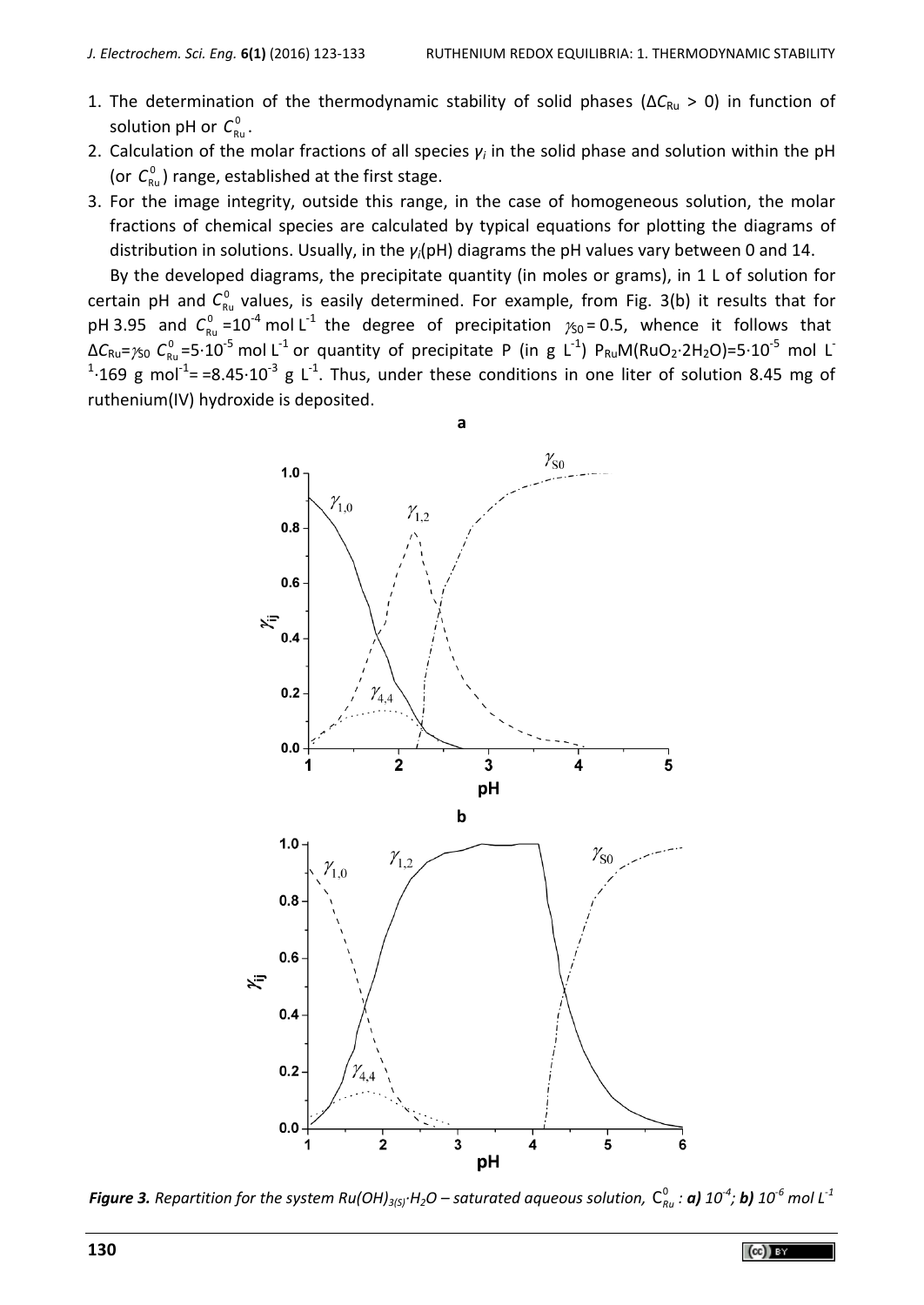In Fig. 3 (a,b) and 4 (a,b) there are shown DRHS for both systems for two values of  $C_{\text{\tiny Ru}}^0$ : 10<sup>-4</sup> and 10<sup>-6</sup> mol L<sup>-1</sup>. From these diagrams, the pH regions of predominance of different Ru(III) and Ru(IV) species are depicted in Table 3.



**Figure 4.** Repartition for the system RuO<sub>2</sub>·2H<sub>2</sub>O<sub>(S)</sub> – H<sub>2</sub>O ;  $C_{R\mu}^{0}$  : **a)** 10<sup>-4</sup>, **b)** 10<sup>-6</sup> mol L<sup>-1</sup>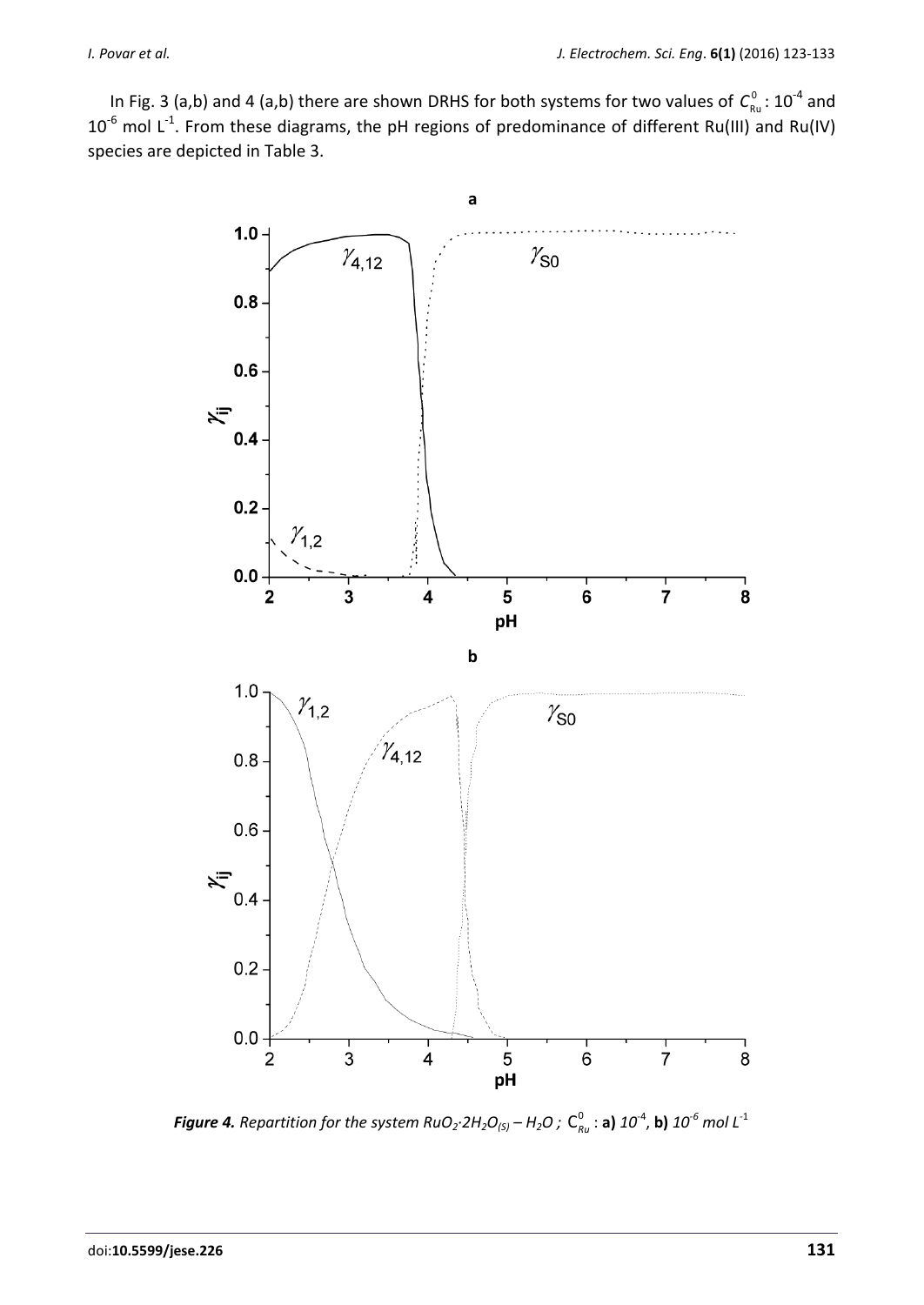| System | <b>Chemical species</b>                  | pH regions of predominance                                |                                                          |
|--------|------------------------------------------|-----------------------------------------------------------|----------------------------------------------------------|
|        |                                          | $C_{\text{out}}^0$ = 10 <sup>-4</sup> mol L <sup>-1</sup> | $C_{\text{Ru}}^0$ = 10 <sup>-6</sup> mol L <sup>-1</sup> |
|        | $Ru^{3+}$                                | 0.00 < pH < 1.76                                          | 0.00 < pH < 1.76                                         |
| A      | Ru(OH) <sub>2</sub>                      | 1.76 < pH < 2.42                                          | 1.76 < pH < 4.42                                         |
|        | Ru(OH) <sub>3</sub> ·H <sub>2</sub> O(s) | 2.42 < pH < 14.0                                          | 4.42 < pH < 14.0                                         |
|        | $Ru(OH)22+$                              | 0.00 < pH < 1.05                                          | 0.00 < pH < 2.55                                         |
| B      | $Ru_{4}(OH)_{12}^{4+}$                   | 1.05 < pH < 3.93                                          | 2.55 < pH < 4.43                                         |
|        | RuO <sub>2</sub> ·H <sub>2</sub> O(s)    | 3.93 < pH < 14.0                                          | 4.43 < pH < 14.0                                         |

*Table 3. pH regions of predominance of chemical species in A - Ru(OH)3(S)·H2O – H2O and B - RuO2·2H2O(S) – H2O system*

# **Conclusions**

From the obtained results the following conclusions can be drawn:

- 1. By means of the diagrams Δ*G*–pH, the areas of thermodynamic stability of Ru(III) and Ru(IV) hydroxides have been established for a number of analytical concentrations in heterogeneous mixtures. The diagrams of heterogeneous and homogeneous chemical equilibria have been used for graphical representation of complex equilibria in aqueous solutions containing Ru(III) and Ru(IV).
- 2. The ruthenium (III) polynuclear hydroxocomplex  $Ru_4(OH)_4^{8+}$  (aq) for the considered values is not formed.
- 3. At increasing  $C_{\text{Ru}}^0$  from  $10^{-6}$  to  $10^{-4}$  mol L<sup>-1</sup>, the region of predominance of the ruthenium(IV) polynuclear complex  $Ru_4(OH)_{12}^{4+}$  shifts to the acidic solutions and is increased by one pH unit.
- 4. The ruthenium(III) monohydroxide Ru(OH) $_2^*$  is formed in insignificant amounts under analyzed conditions.
- 5. The thermodynamic stability area of solid phases increases with growing the initial concentration of ruthenium in mixture.

# **References**

- [1] N. Radhey, A. Srivastava and S. Prasad, *Spectrochimica Acta Part A: Molecular and Biomolecular Spectroscopy* **69** (2008) 193-197.
- [2] B. Rezaei, M. Najmeh, *Spectrochimica Acta Part A: Molecular and Biomolecular Spectroscopy* **66** (2007) 869-873.
- [3] M. Balcerzak, *Critical Reviews in Analytical Chemistry* **32** (2002) 181-226.
- [4] A. Amin, *Spectrochimica Acta Part A: Molecular and Biomolecular Spectroscopy* **58** (2002) 1831-1837.
- [5] E. Zambrzycka *et al.*, *Spectrochimica Acta Part B: Atomic Spectroscopy* **6** (2011) 508-516.
- [6] S. Aiki *et al.*, *Journal of organometallic chemistry* **696** (2011) 1301-1304.
- [7] C. Locatelli, *Electroanalysis* **23** (2011) 1329-1336.
- [8] E. Seddon, R. Kenneth, *The chemistry of* ruthenium, Elsevier, Amsterdam, Netherlands, 2013.
- [9] I. Povar, O. Spinu, *Central European Journal of Chemistry* **12** (2014) 877-885.
- [10] I. Povar, V. Rusu, *Canadian Journal of Chemistry* **90** (2012) 326-332.
- [11] I. Povar, *Canadian Journal of Chemistry* **79** (2011) 1166-1172.
- [12] I. Povar, *Journal of Analytical Chemistry* **53** (1998) 1113-1119. [English translation]